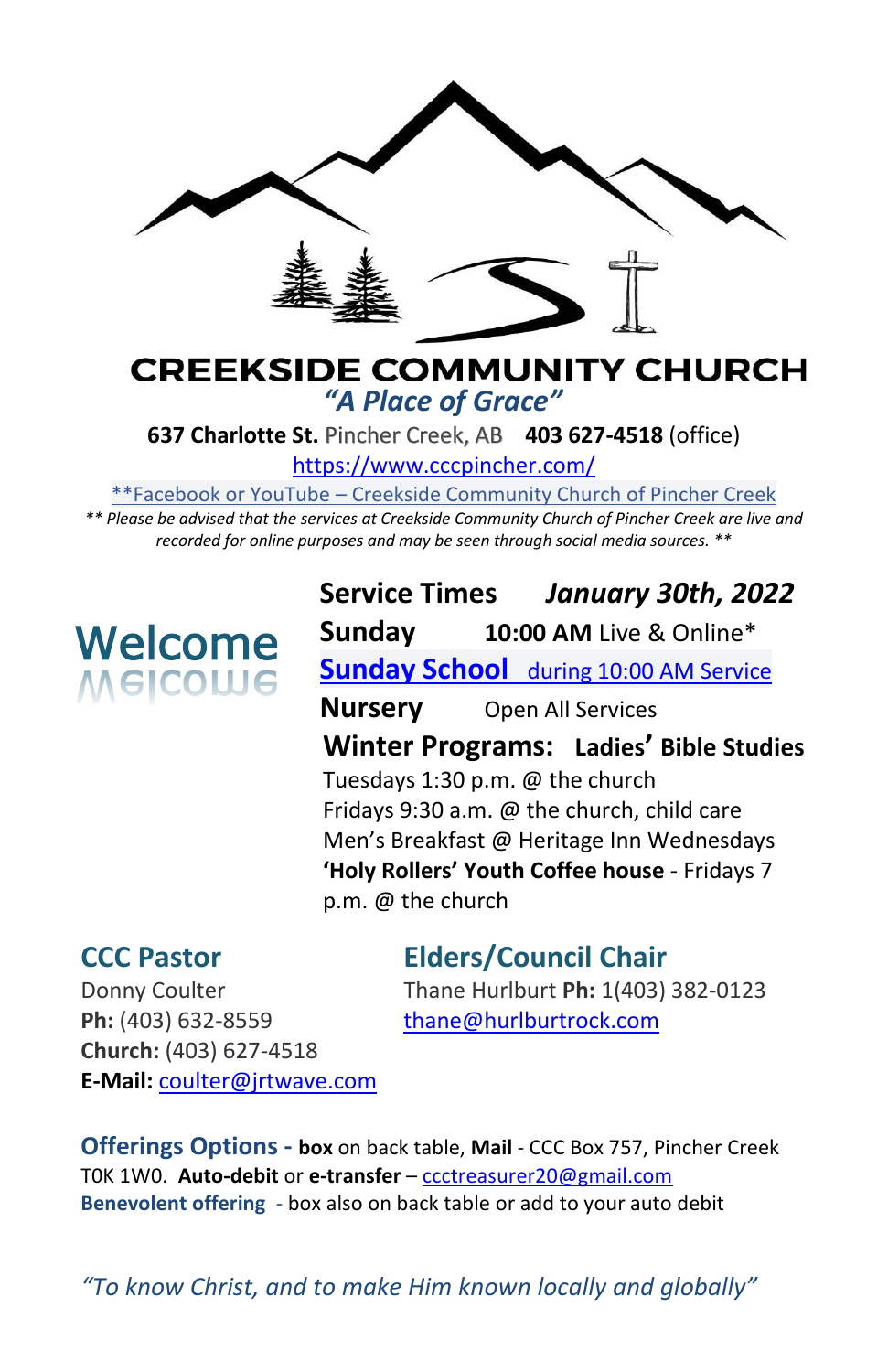## **Ministries & Outreach**

**Community** Joy Hurlburt *Deacon, Congregational Care 403 330-5399* [joy@hurlburtrock.com](mailto:joy@hurlburtrock.com)

**Missions** – 'your name'? - please speak to Pastor Donny **Prayer Needs** Pastor Donny **Youth Ministry 'Holy Rollers' Youth**

Leaders: Chelsea & Eli Barton **Ph: 403-795-2733**

## **Today's Service**

**Welcome and Announcements** *Thane Hurlburt & Pastor Donny*

- ➢ **CCC's Annual General Meeting – Tuesday February 22 7 p.m.**
- ➢ Snow Removal: January 31 Feb 6 *Sherry A, Logan D* February 7 – 13 *Ray D, Dan B, Darryl W* February 14 – 20 *Peter G. George R*
- ➢ Iinterested in a **Saturday men's breakfast** *every 3rd Saturday*? please speak to George Reynolds or email at [georger@nrgenergy.ca](mailto:georger@nrgenergy.ca) *1 st date: February 19 8am at Creekside*
- ➢ The return of **Communion** will be next Sunday during Service

#### **Worship through Music** *Dana*

*He keeps me singing River of Life Psalm 23 Surely goodness How He loves*

#### **through Prayer and Praise** *Led by Thane & Pastor Donny*

- Who do you know in our community who is going through a difficult time? Pray for open eyes and hearts to see and stand alongside, for ears to listen without condemning, for calm, respectful words
- $\checkmark$  Please prav for those in medical care and their families: Joanne Parnham, Betty and Geoff Smith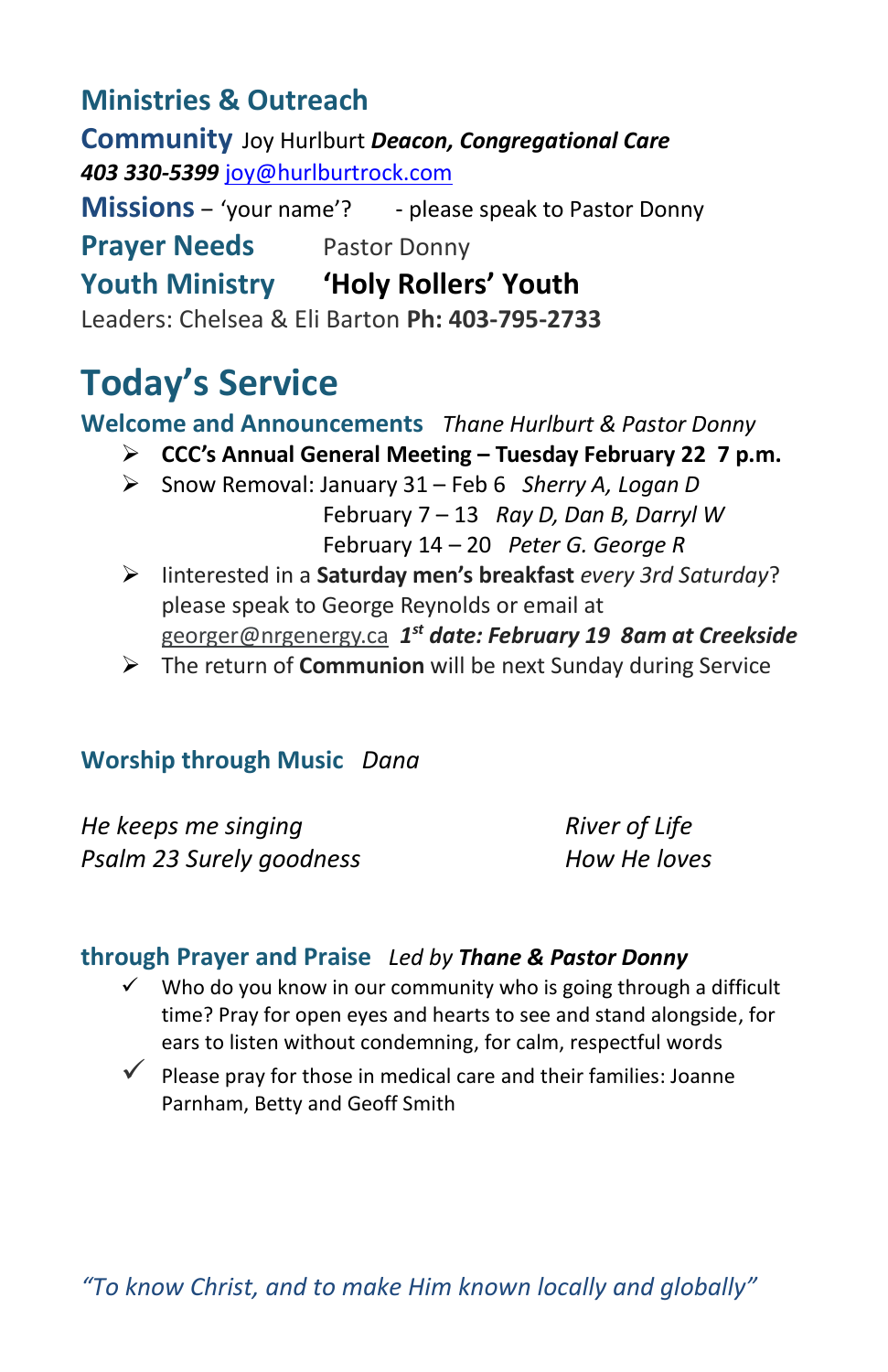### **Today's Message Notes . . .**

#### **The Four Distinctives of the Church Acts 2:40-47**

#### 1. A **studying/teaching** church – church of the Word of God

2. A **fellowshipping** Church

**Distinctive #3 – A Worshiping Church**

#### **I. Breaking of bread**

- A. Scriptural context
- Acts 2:42
	- What?
	- Where?
- I Corinthians 11:17ff
- B. Corporate worship

#### **II. Worship defined**

- A. Kissing of the hand
- B. WORTHship

#### **III. Worship in Practice John 4:19-24**

A. Background

#### B. Our fathers worshiped

- We perpetuate many errors simply because our fathers did it

#### C. True worship

- 1. The Father
- *Worship is no longer centered around a place Worship is of the Father who is Spirit*

#### 2. In Spirit

worship is no longer about a form but of the spirit of worship

#### 3. In truth

- *Worship is no longer about ritual but about the heart and life of worship*

Jesus says that God is seeking those who will worship this way:

- God is looking and listening
- God is seeking your worship
- But your worship must be out of a changed heart and a life lived

#### *"To know Christ, and to make Him known locally and globally"*